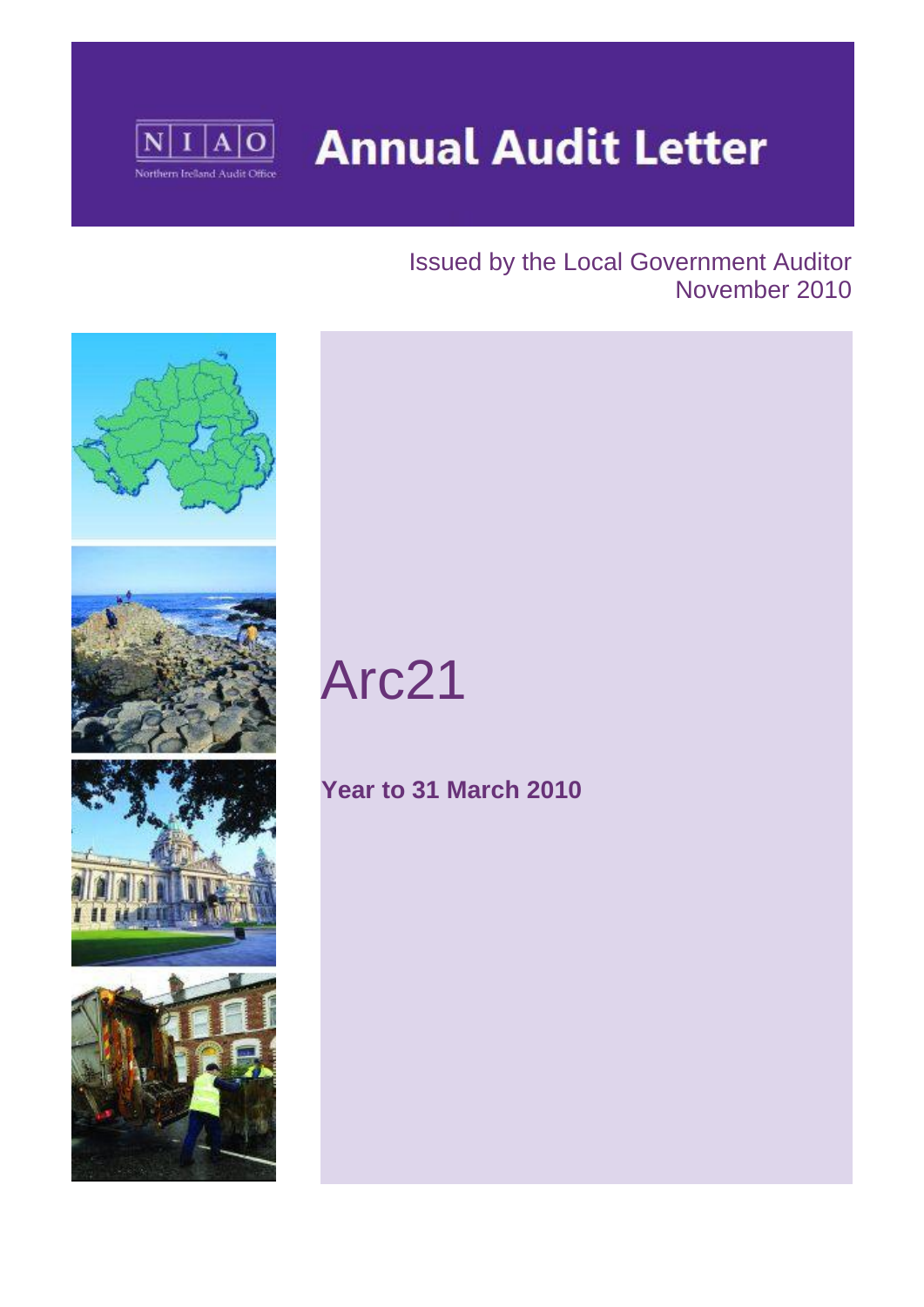## **Introduction**

The Department of the Environment may, with the consent of the Comptroller and Auditor General for Northern Ireland, designate persons who are members of the staff of the Northern Ireland Audit Office as local government auditors (Article 4(3) of the Local Government (Northern Ireland) Order 2005). For the year ending 31 March 2009 I have been designated the local government auditor for the Council.

As an auditor independent of the audited body I seek to examine that the body has managed its affairs having regard to a combination of economy, efficiency and effectiveness and that public money is properly spent or in the case of income properly accounted for.

### **Status and Availability of this Annual Audit Letter**

This Annual Audit Letter is issued under Article 13 of the Local Government (Accounts and Audit) Regulations (Northern Ireland) 2006. The Regulations require the local government body to publish this Annual Audit Letter as soon as reasonably possible. The local government auditor will place a copy of this Annual Audit Letter on the NIAO website at [www.niauditoffice.gov.uk](http://www.niauditoffice.gov.uk/) .

The Audit Letter is addressed to members and prepared for the sole use of the audited body; no responsibility is taken by auditors to any member or officer in their individual capacity, or to any third party.

# **Contents**

- Audit of Accounts
- Joint Committee Performance
- Conclusion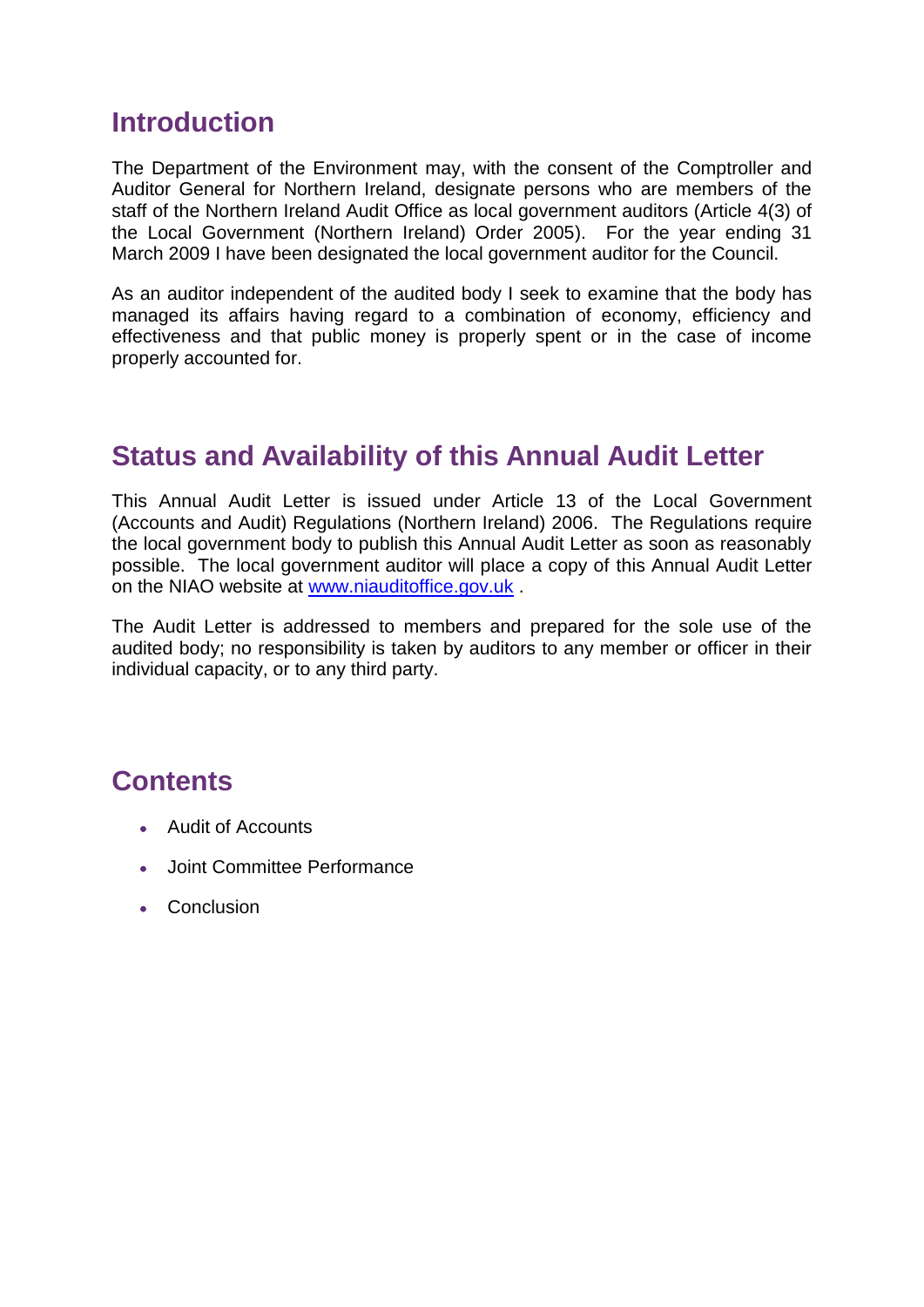# **Audit of Accounts**

- **1** As your statutory appointed auditor I reported my audit opinion on the Statement of Accounts on 28th October 2010. I gave an unqualified opinion on your accounts.
- **2** The Local Government (Northern Ireland) Order 2005 requires that in auditing accounts a local government auditor must by examination of the accounts or otherwise satisfy himself that:
	- (a) they are prepared in accordance with regulations;
	- (b) they fully comply with the requirements of all other statutory provisions applicable to the accounts;
	- (c) proper practices have been observed in the compilation of the accounts; and
	- (d) the body whose accounts are being audited has made proper arrangements for securing economy, efficiency and effectiveness in its use of resources.

#### *Matters arising from the final accounts audit*

- **3** The published accounts are an essential means by which the Joint Committee reports its stewardship of the public funds at its disposal and its financial performance in the use of those resources. The Joint Committee's annual  $\alpha$  accounts were signed by the Chief Executive on 24<sup>th</sup> June 2010 and members of the Joint Committee approved the accounts on 24<sup>th</sup> June 2010 which was within the statutory guidelines which requires this to be completed by 30 June. Following minor adjustments from the audit the accounts were authorised for issue by the Chief Executive on 28<sup>th</sup> October 2010.
- **4** There were no significant adjustments to the accounts made as a result of our audit findings during our audit. A number of narrative adjustments were made as a result of audit findings during our audit.
- **5** At the conclusion of our audit we issue a Management Letter to the Chief Executive noting the most significant audit issues found and seeking comments. I would draw the following points from the management Letter to your attention: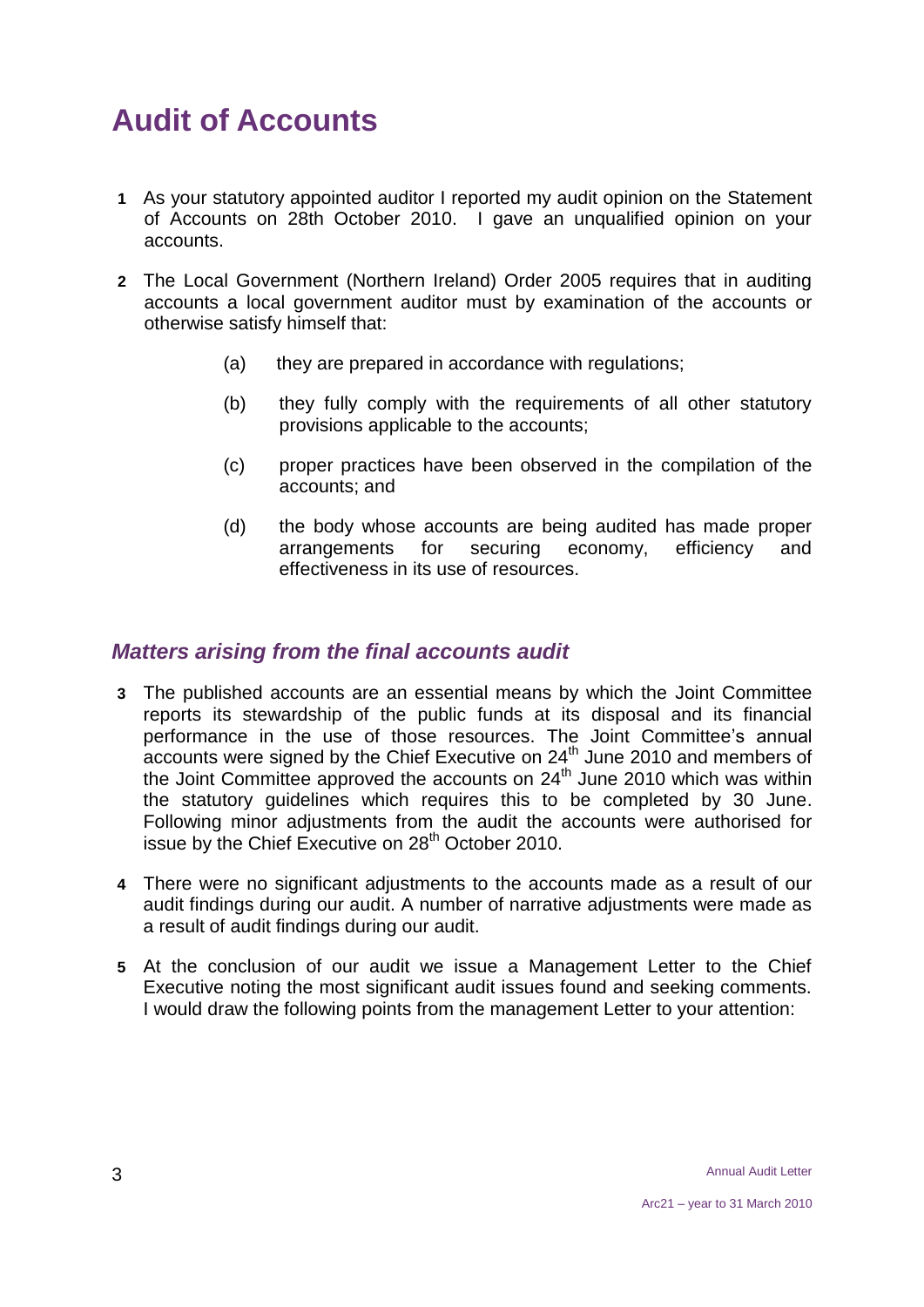Confirmation of Council Balances:

In 2009-10 disproportionate audit time was spent in examining Note 4 (a) Contract Income from Councils. In some instances Arc21 had included amounts net of VAT whereas Councils were including the gross amount in their financial statements. Reconciliations were completed but in the case of six Councils different figures were included in their financial statements than Arc21 records in Note 4 (a).

#### Credit Notes:

Arc21 invoice councils for landfill charges based on projected tonnages. A reconciliation is then carried out with the actual quantities. In the 2008-09 year Arc21 estimated projected tonnages based on the value of the same period for the previous year in order to take into consideration seasonal fluctuations.

However, these estimations were frequently inaccurate resulting in a number of material credit notes being issued to councils.

In the 2009-10 year Arc21 amended their estimation methodology and charges for calculating projected tonnages; however the value of credit notes has more than doubled to £1,049,000 (£486,000 in 2008-09). This represents 3.6% of total income and expenditure between Arc21 and participant Councils in 2009- 10 (1.9% in 2008-09).

With both points noted above there is a risk of inaccurate charges being recorded in financial statements or made to Councils.

#### *Financial standing*

- **6** The Joint Committee continues to have adequate financial management arrangements overall.
- **7** The financial statements reflect the expansion of Arc21's activities. Turnover has increased from £27m in 2008-09 to £31m in 2009-10.
- **8** On the basis of 2009-10 activities, a surplus of £293,000 was generated.
- **9** There are 3 significant balances as at 31 March 2010
	- Debtors £2.7m (£2.9m 2008-09)
	- Short Term Investments £2.8m (£2.7m 2008-09)
	- Creditors £4.6m (£5.1m 2008-09)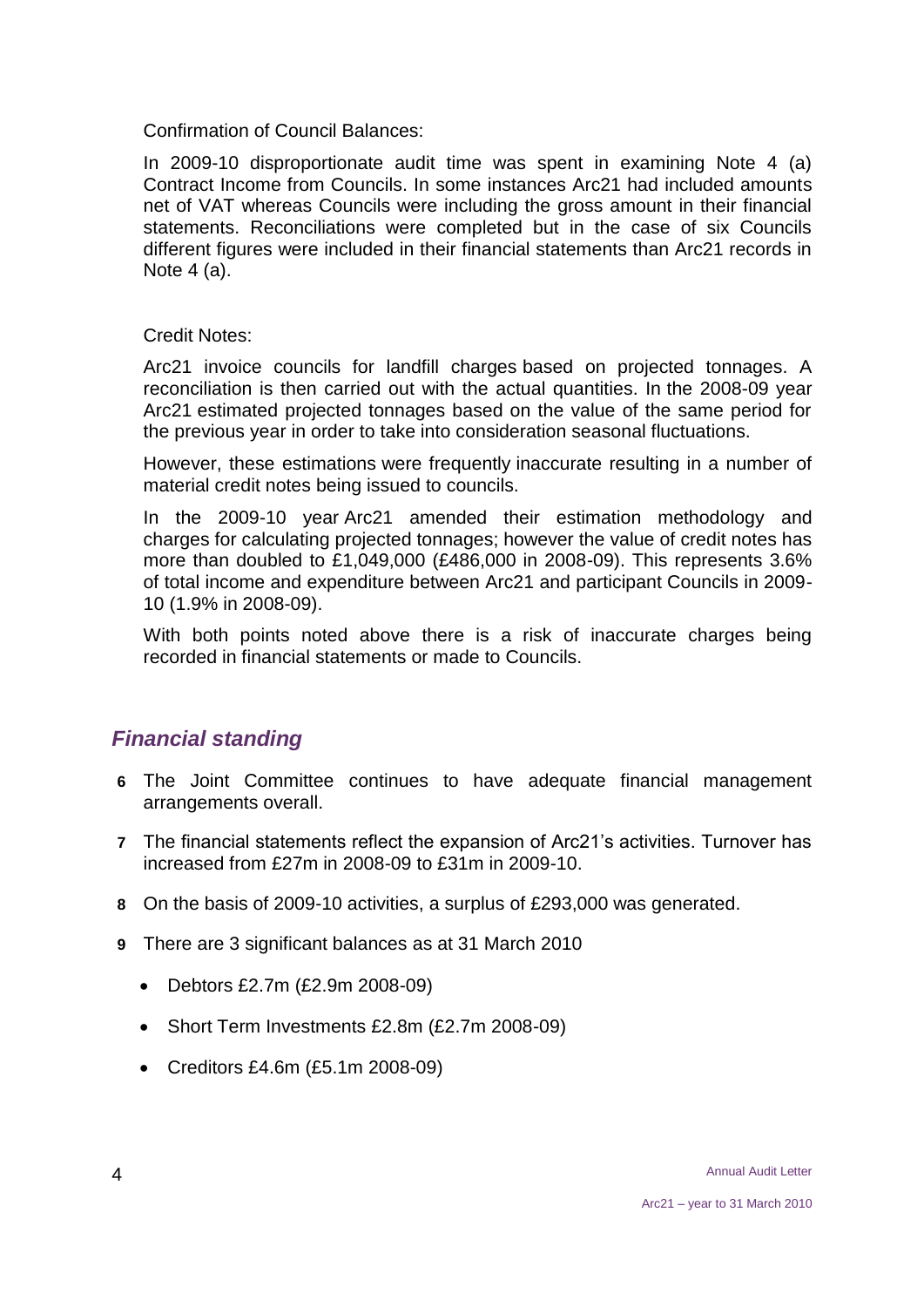#### *District fund spending and balances*

**10** The overall financial position remains stable. The Joint Committee increased by £306,267 the District Fund in 2009-10, leaving the District Fund balance at £898,020 as at March 2010.

#### *Capital Programme*

- **11** The Joint Committee has Fixed Assets totalling £58,019 with loans outstanding of £nil.
- **12** The Statement of Accounts reports future capital commitments relating to the Residual Waste Treatment Project. Arc21 expect to be in a position to acquire land and property for the construction of facilities to provide the necessary waste treatment services. Such acquisitions will be subject to independent valuations undertaken by the Land and Property Services Agency of the Department of Finance and Personnel and will be accounted for in the relevant financial year.

#### *Annual Governance Statement*

- **13** The Local Government (Accounts and Audit) (Amendment) Regulations (Northern Ireland) 2006 and DOE Circular No: LG/04/08 required Joint Committees to conduct a review at least once in a financial year of the effectiveness of its governance framework (including its system of internal control) and then approve an Annual Governance Statement.
- **14** The Annual Governance Statement was approved by the Chief Executive and the Chairman on behalf of the Joint Committee. My opinion on the accounts includes the Annual Governance Statement. I am required to report if the Governance Statement is inconsistent with the guidance provided by DOE or if disclosures in the Statement are inconsistent with my understanding of the Joint Committee.

 I noted no Governance Statement matters in my report but paragraphs 22 and 23 of this Audit Letter include matters I considered.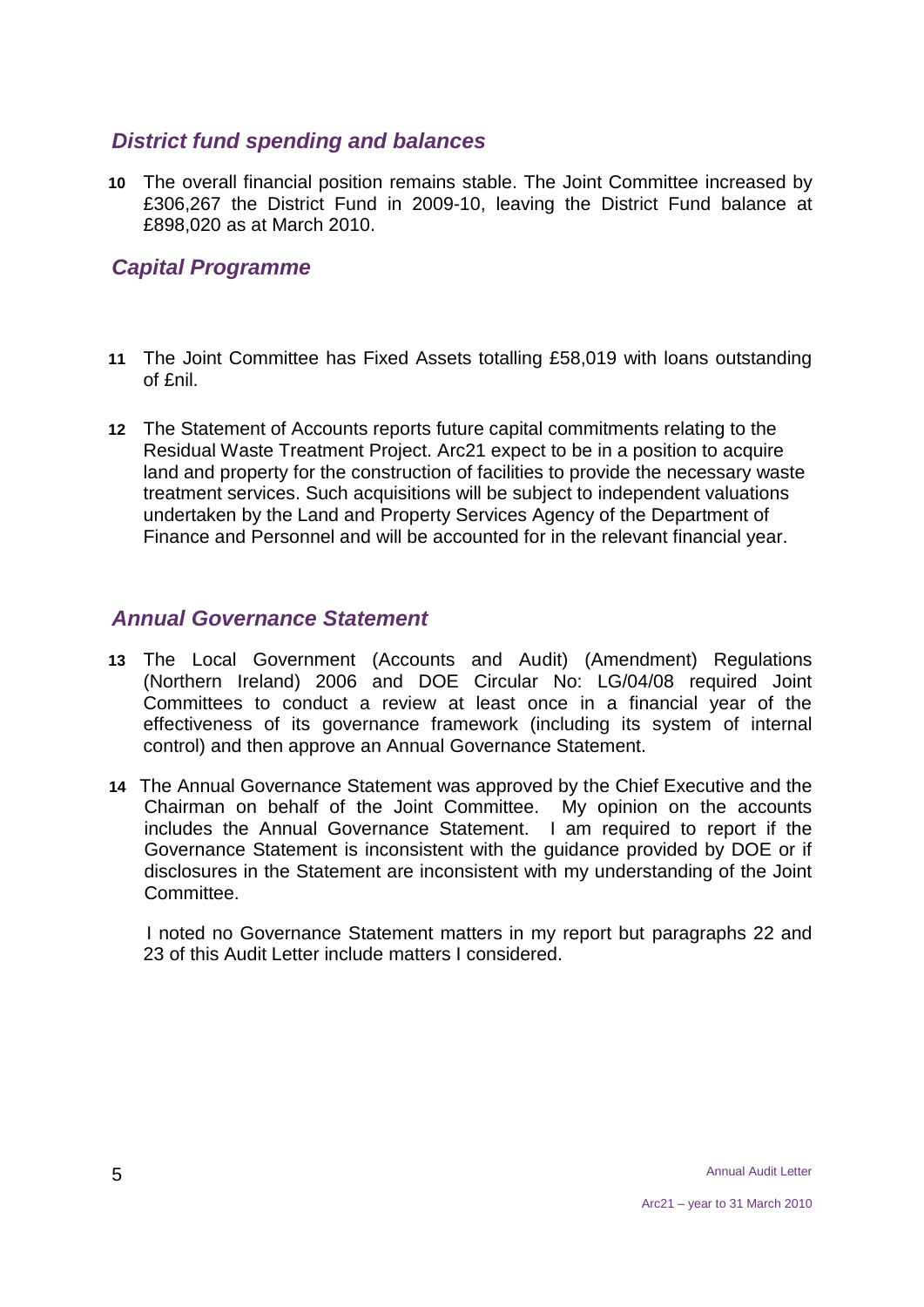#### *Internal Audit*

**15** The Local Government (Accounts and Audit) (Amendment) Regulations (NI) 2006 also required Councils to maintain an adequate and effective system of internal audit and to conduct a review at least once in a financial year of the effectiveness of its system of internal audit. The Council has contracted out its internal audit to AGRS from Belfast City Council. The council reviewed the effectiveness of its system of internal audit and the findings of the review were considered by the Audit Committee on 24<sup>th</sup> June 2010.

#### *Transition to International Financial Reporting Standards (IFRS)*

- **16** In central government, International Financial Reporting Standards (IFRS) applied to the 2009-10 accounts and the Central Government 2008-09 accounts were prepared for the last time on the UK Financial Reporting Standard basis in June 2009. In preparation for the change the 2008-09 accounts of Central Government were prepared again on a shadow IFRS basis in September 2009 with an audit review undertaken before the end of December 2009.
- **17** For Local Government the change to IFRS will take place a year later (i.e. from 2010-11). The Chartered Institute of Public Finance Accountancy (CIPFA) issued a Local Authority Accounting Panel (LAAP) Bulletin 80 in March 2009 on the implementation of IFRS. This included a Project Plan with key steps and dates.
- **18** The DoE commissioned CIPFA (NI) to provide training and support to local government bodies in Northern Ireland to help take forward IFRS issues. A series of training days were held in late 2009 and early 2010. A new IFRS based Code of Practice on Local Authority Accounting which will apply to local authority accounts from 1 April 2010 has been issued by CIPFA. As was the case in Central Government, Joint Committees will be required to re-state their final UK Financial Reporting Standard based accounts (ie 2009-10) on an IFRS basis and have this subject to audit review. DOE, under Circular LG 22/10 dated 28 October 2010, require re-stated accounts to be prepared by 17 December 2010 and we plan to undertake our audit reviews before the end of February 2011.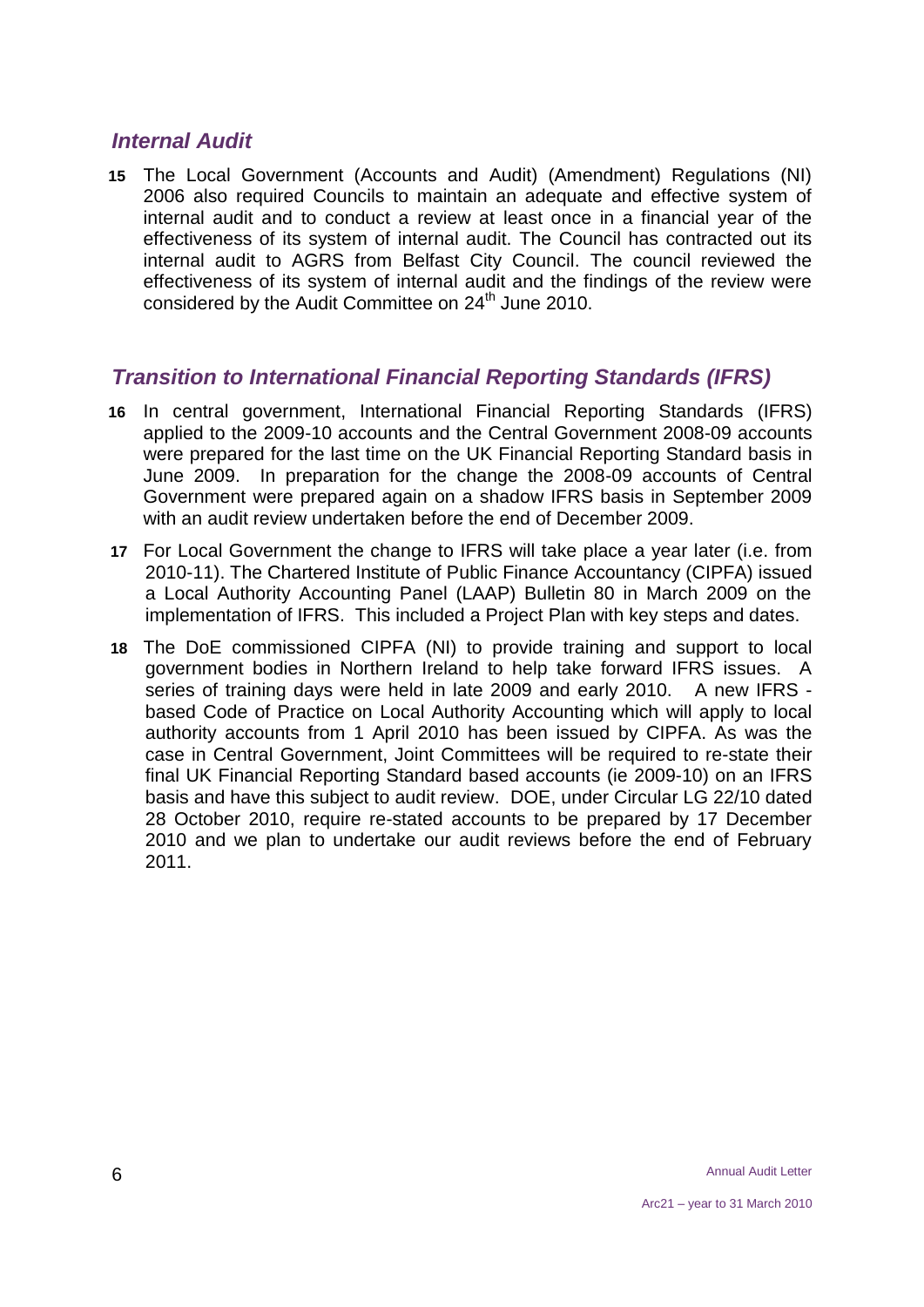# **Joint Committee Performance**

#### *Scope of my audit*

**19** My audit is conducted in accordance with a Code of Audit Practice (the Code) issued by the Chief Local Government Auditor. The Code prescribes the standards, procedures and techniques which comprise a local government audit. The Code notes that due to the special accountabilities attached to public money and the conduct of public business:

 *"the scope of auditors' work is extended to cover not only the audit of financial statements but also aspects of corporate governance and arrangements to secure the economic, efficient and effective use of resources."*

- **20** Throughout the public sector the economic, efficient and effective use of resources is known as Value for Money (VFM). More particularly in the context of the Local Government (Best Value) Act (Northern Ireland) 2002 "a council shall make arrangements for continuous improvement in the way in which its functions are exercised, having regard to a combination of economy, efficiency and effectiveness".
- **21** A review of the council's corporate governance and VFM arrangements for 2009 -10 was carried out separately from the audit of the accounts. The finding from the review was included in my audit file and a summary report, prepared for me, was copied to the Chief Executive. I used this information, together with information obtained during the course of the audit of the accounts, to examine the Governance Statement.
- **22** The Joint Committee noted the following in its Governance Statement as significant governance issues;
	- Segregation of duties arc21 have made further progress during 2009/10 in addressing the need to ensure appropriate segregation of duties within its financial processes through the continued temporary secondment of an additional member of staff in the Corporate Services Department. The structural review undertaken during 2008-09, facilitated by the Local Government Staff Commission, identified a new post of Project Accountant which has been approved by the Joint Committee. This new post will be recruited on a permanent basis at an appropriate time.
	- Code of Governance arc21 has developed a Code of Governance for the organisation during 2009/10 and this is being presented to the Audit Committee and the Joint Committee for approval in June 2010.
- **23** I noted the following additional issues from the corporate governance and VFM arrangements review:
	- The organisation should finalise a suitable documented business continuity plan and test its implementation. Backup procedures should also be documented.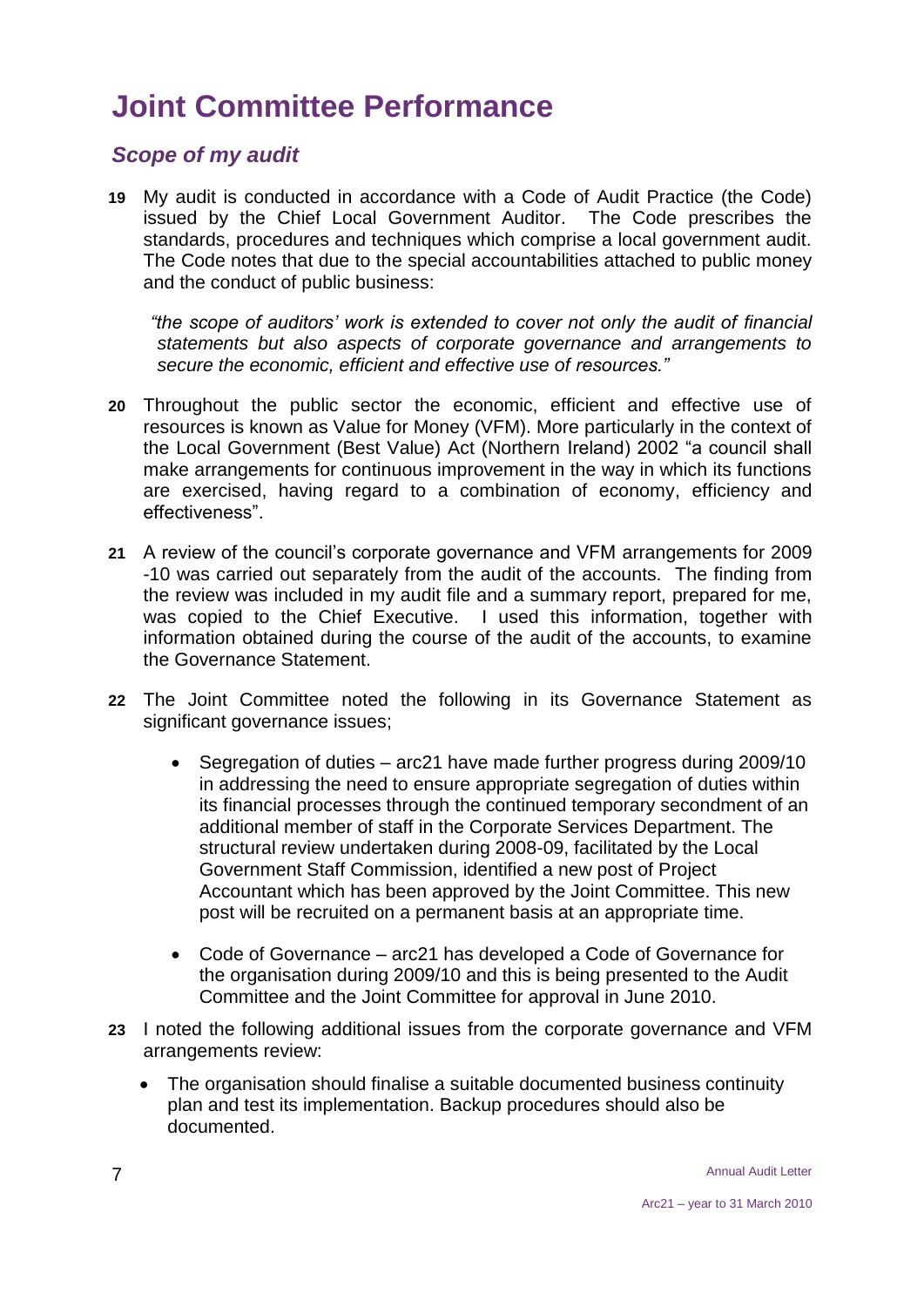- Arc21 should finalise the Financial Accounting and Accounting Procedures.
- An amendment to the whistleblowing policy should be made to insert the local government auditor and PSNI as external contact points in accordance with the Public Interest Disclosure Order.
- Arc21 should ensure the Audit Committee includes at least one external member; external to both Arc21 and its constituent councils.
- Arc21 should develop specifically detailed procedures covering all aspects of capital expenditure as soon as possible in anticipation of upcoming spend in relation to the Residual Waste Treatment Project.
- Arc21 should develop an IT business continuity plan.

#### *Payment of invoices*

- **24** In November 2008 the Minister at the Department of Finance and Personnel reduced the target for the payment of invoices by the public sector from 30 days to 10 days. This was to assist small business in the changed financial circumstances prevailing, thus assisting businesses with their cash flow.
- **25** The target is not mandatory for local government but for the first time in 2009-10 DoE required joint committees to disclose their prompt payment performance. For arc21 a sample of invoices indicated that this was 31.3 days. It is hoped that arc21 will consider means by which the time taken to pay invoices can be reduced.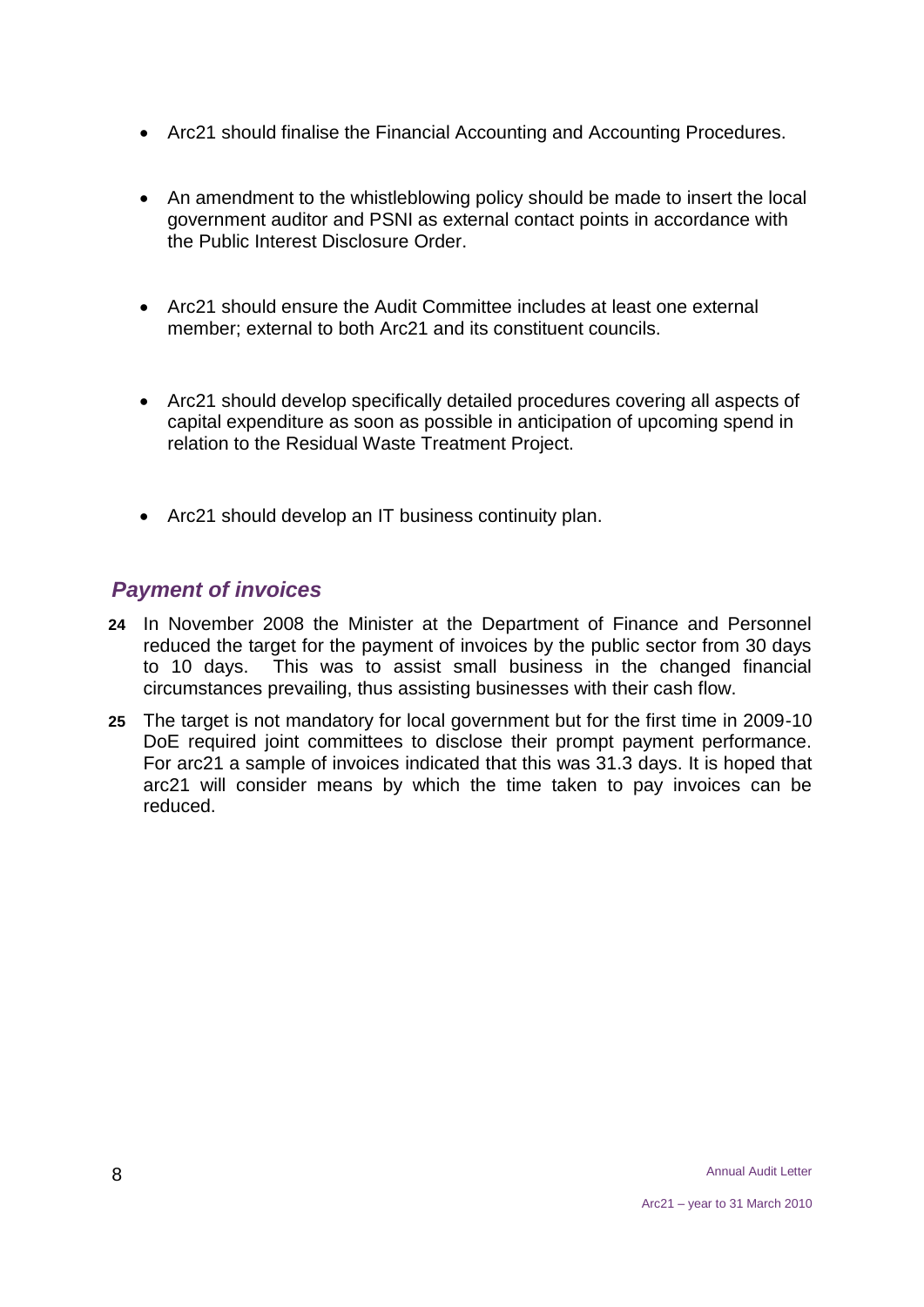# **Conclusion**

- **26** This Audit Letter has been discussed and agreed with the Chief Executive and Finance Director.
- **27** The Council has taken a positive and constructive approach to our audit. I would like to take this opportunity to express our appreciation for the council's assistance and co-operation.

Local Government Auditor

22 November 2010